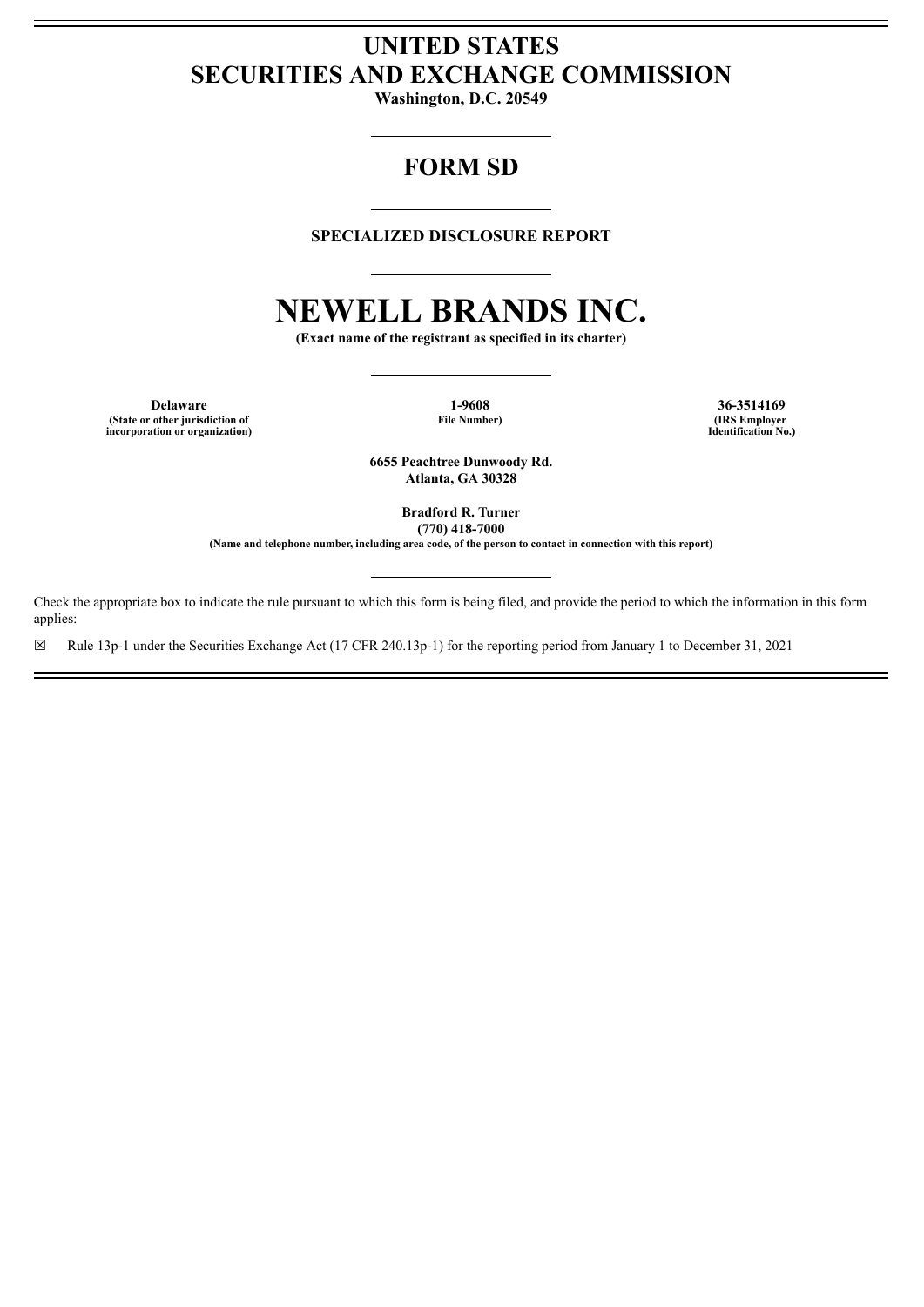## **Section 1 – Conflict Minerals Disclosure**

# **Item 1.01 Conflict Minerals Disclosure and Report**

This Specialized Disclosure Report on Form SD and the Conflict Minerals Report, filed as Exhibit 1.01 hereto, are publicly available on the Newell Brands Inc. website at http://ir.newellbrands.com/investor-relations/sec-filings/default.aspx. The content on, or accessible through, any website referred to in this Form SD or the attached Conflict Minerals Report is included for general information only and is not incorporated by reference in this Form SD or the attached Conflict Minerals Report.

# **Item 1.02 Exhibits**

The Conflict Minerals Report as required by Item 1.01 is filed as Exhibit 1.01 to this Form SD.

# **Section 3 – Exhibits**

# **Item 3.01 Exhibits**

Exhibit 1.01 Newell Brands Inc. Conflict Minerals Report as required by Items 1.01 and 1.02 of this Form SD for the Reporting Period January 1, 2021 to [December](#page-3-0) 31, 2021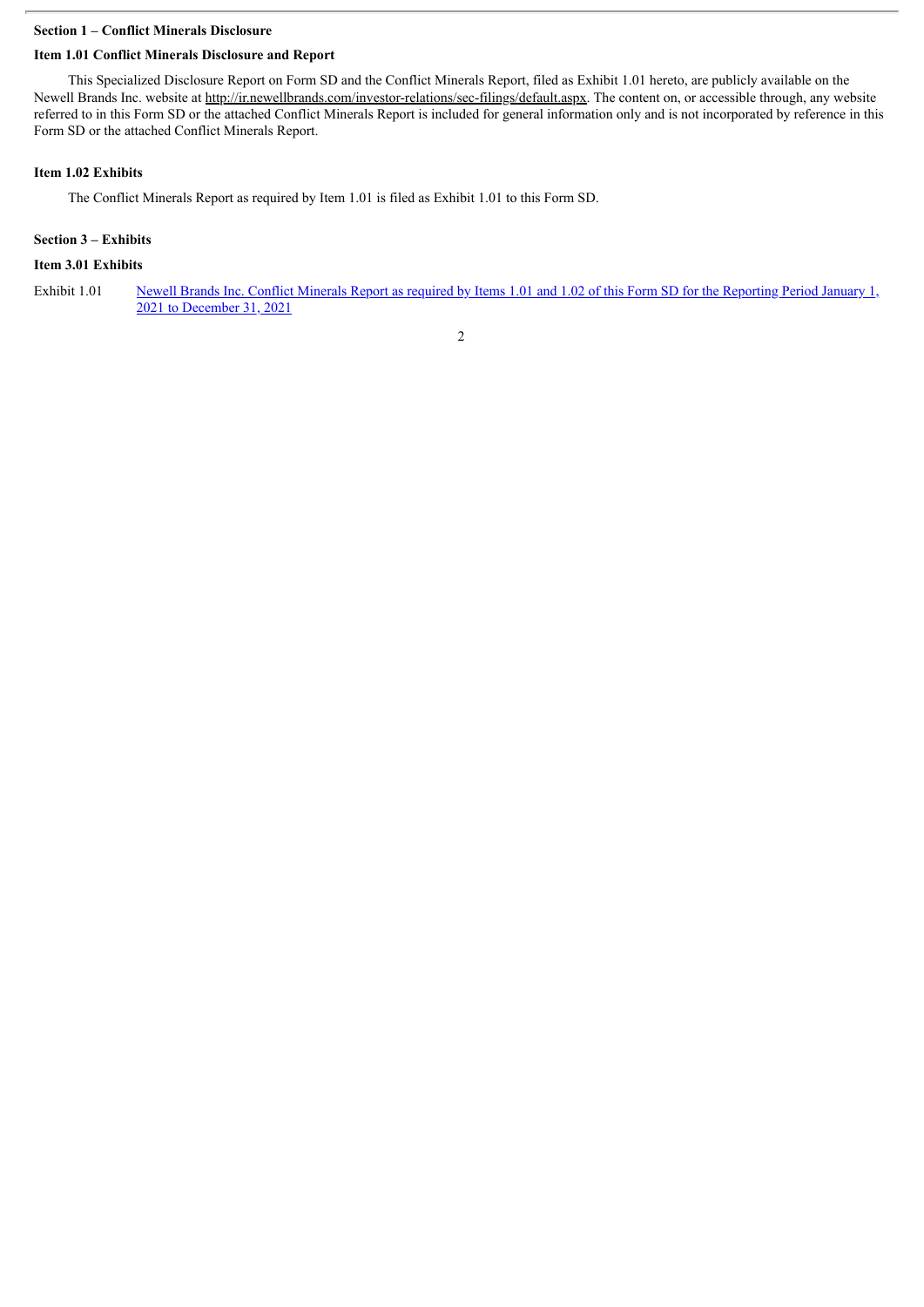**SIGNATURES**

Pursuant to the requirements of the Securities Exchange Act of 1934, the Registrant has duly caused this report to be signed on its behalf by the duly authorized undersigned.

# NEWELL BRANDS INC.

Dated: May 27, 2022 By /s/ Bradford R. Turner

Bradford R. Turner Chief Legal and Administrative Officer and Corporate Secretary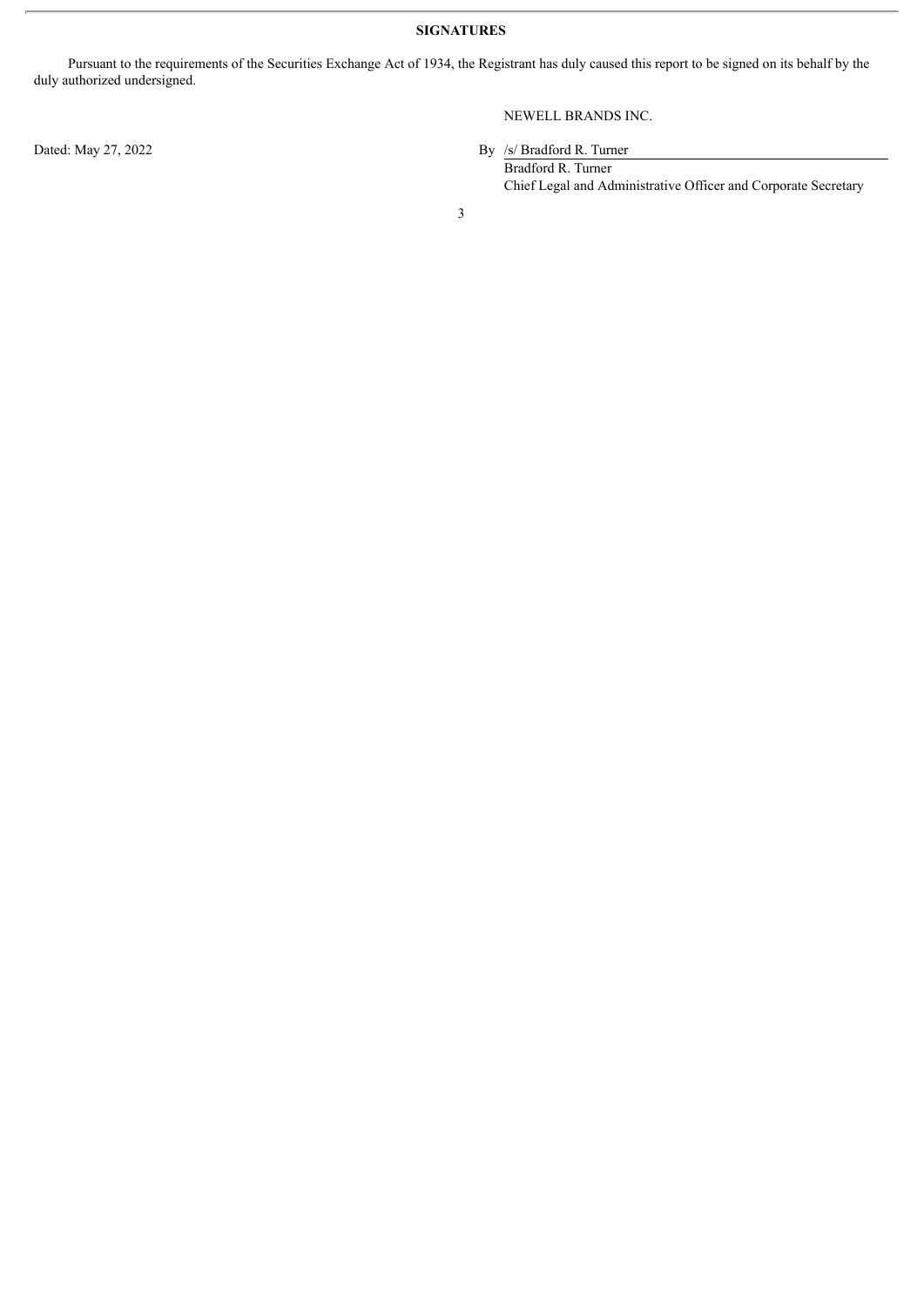#### **Conflict Minerals Report For The Year Ended December 31, 2021**

<span id="page-3-0"></span>This Conflict Minerals Report (the "Report") of Newell Brands Inc. (the "Company") for the calendar year ended December 31, 2021 is provided in accordance with Rule 13p-1 (the "Rule") under the Securities Exchange Act of 1934, as amended (the "1934 Act"), the instructions to Form SD, and the Updated Statement on the Effect of the Court of Appeals Decision on the Conflict Minerals Rule issued by the Division of Corporation Finance of the Securities and Exchange Commission (the "SEC") on April 7, 2017 (the "SEC Statement") and together with the Rule, Form SD, 1934 Act Release No. 34-67716 and other guidance promulgated by the SEC (the "CMR Regulations"). Please refer to the Rule, Form SD and the 1934 Act Release No. 34-67716 for definitions of the terms used in this Report, unless otherwise defined herein.

This Report outlines the steps the Company undertook in accordance with the CMR Regulations in connection with the existence of Conflict Minerals (as defined below) in products the Company manufactured or contracted to manufacture. The Company's diligence measures were designed to adhere, in all material respects, to the internationally-recognized framework in the OECD Due Diligence Guidance for Responsible Supply Chains of Minerals from Conflict-Affected and High-Risk Areas and the related Supplements for gold and for tin, tantalum and tungsten (Third Edition OECD 2016) (the "OECD Framework") for supply chain diligence relating to columbite-tantalite (coltan), cassiterite, gold, and wolframite, or their derivatives, which are limited to tantalum, tin, and tungsten (collectively, "Conflict Minerals").

#### **1. Company Overview**

Newell Brands Inc. (the "Company" or "Newell Brands") is a leading global consumer goods company with a strong portfolio of well-known brands, including Rubbermaid, FoodSaver, Calphalon, Sistema, Sharpie, Paper Mate, Dymo, EXPO, Elmer's, Yankee Candle, Graco, NUK, Rubbermaid Commercial Products, Spontex, Coleman, Campingaz, Contigo, Oster, Sunbeam and Mr. Coffee. Newell Brands' beloved brands enhance and brighten consumers lives at home and outside by creating moments of joy, building confidence and providing peace of mind. The Company sells its products in nearly 200 countries around the world and has operations on the ground in over 40 of these countries, excluding third-party distributors.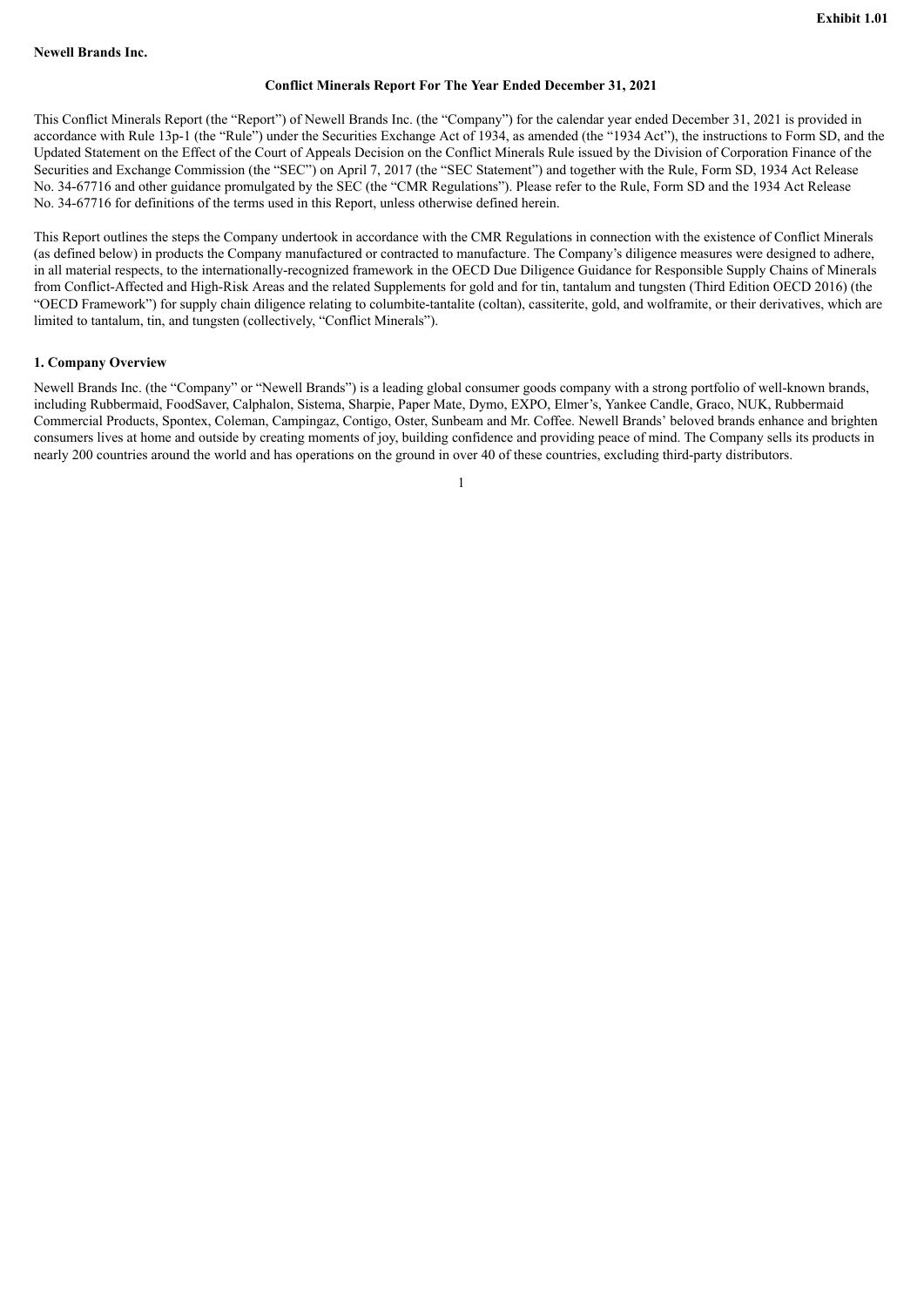# **Organizational Structure**

The Company's five primary operating segments are as follows:

| Segment<br>Commercial Solutions | <b>Key Brands</b><br>Mapa, Quickie, Rubbermaid Commercial<br>Products and Spontex                                                                | <b>Description of Primary Products</b><br>Commercial cleaning and maintenance<br>solutions; closet and garage organization;<br>hygiene systems and material handling<br>solutions                            |
|---------------------------------|--------------------------------------------------------------------------------------------------------------------------------------------------|--------------------------------------------------------------------------------------------------------------------------------------------------------------------------------------------------------------|
| Home Appliances                 | Calphalon, Crockpot, Mr. Coffee, Oster and<br>Sunbeam                                                                                            | Household products, including kitchen<br>appliances                                                                                                                                                          |
| Home Solutions                  | Ball <sup>(1)</sup> , Calphalon, Chesapeake Bay Candle,<br>FoodSaver, Rubbermaid, Sistema, WoodWick<br>and Yankee Candle                         | Food and home storage products; fresh<br>preserving products; vacuum sealing products;<br>gourmet cookware, bakeware and cutlery and<br>home fragrance products                                              |
| Learning and Development        | Aprica, Baby Jogger, Dymo, Elmer's, EXPO,<br>Graco, Mr. Sketch, NUK, Paper Mate, Parker,<br>Prismacolor, Sharpie, Tigex, Waterman and X-<br>Acto | Baby gear and infant care products; writing<br>instruments, including markers and<br>highlighters, pens and pencils; art products;<br>activity-based adhesive and cutting products<br>and labeling solutions |
| Outdoor and Recreation          | Campingaz, Coleman, Contigo, ExOfficio and<br>Marmot                                                                                             | Products for outdoor and outdoor-related<br>activities                                                                                                                                                       |

(1) and Ball  $^{\circledR}$  TM of Ball Corporation, used under license.

#### *Supply Chain*

The Company manufactures some of its products and leverages third party suppliers for some of its other products and components. In both cases, the Company's position in the supply chain is several levels removed from the actual sourcing of Conflict Minerals. The Company does not make purchases of raw ore or unrefined Conflict Minerals from the Democratic Republic of Congo or an "adjoining country" as defined in Form SD (collectively, the "Covered Countries"), nor does the Company source any products or components directly from the Covered Countries. As a result, the Company must rely upon its suppliers, and their multiple sub-suppliers, for information related to Conflict Minerals that may be contained in products the Company sells.

Due to the breadth of the Company's products and global reach of its business, the Company has a complex supply chain that includes over 1,800 direct and sourced finished good suppliers. The procurement of materials and finished goods is managed by global procurement teams consisting of over 300 employees who oversee local and regional sourcing and supplier arrangements. Other key factors that increase the complexity of the Company's efforts to gather information from within the supply chain include the following:

 $\overline{2}$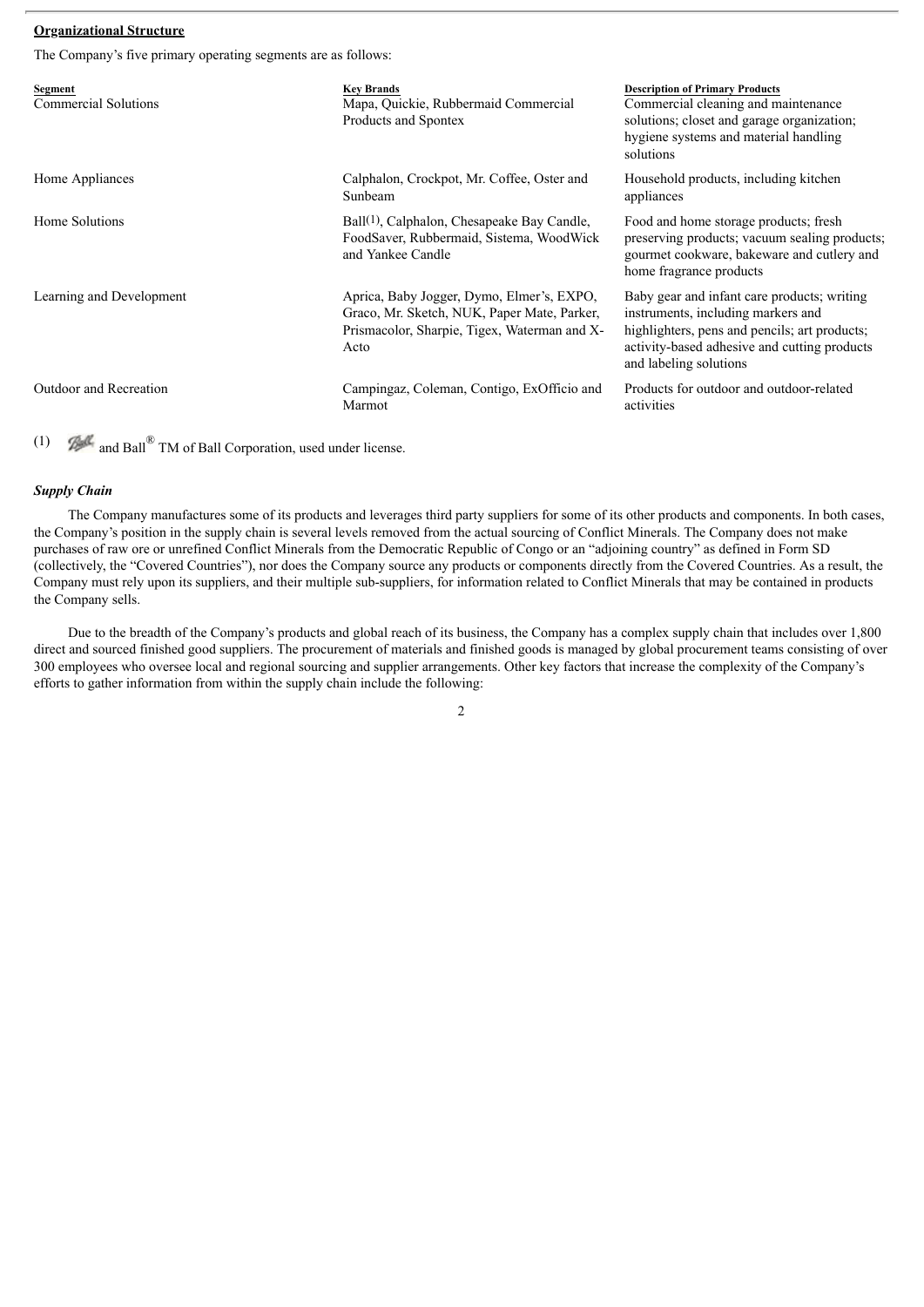- A significant portion of the Company's suppliers are located in Asia, and many of these suppliers may not yet have management systems to address the implications of the CMR Regulations. In addition, relatively few of the Company's suppliers are registrants with the SEC. As a result, the Company provided suppliers with support in order to develop their understanding of the topic.
- As noted above, due to the nature of the Company's products and manufacturing processes, the Company's direct suppliers tend to be several levels removed from the smelters processing minerals that may be present in the products manufactured or contracted to be manufactured by the Company. This necessitates a significant portion of the Company's suppliers to engage in their own extensive due diligence efforts in order to provide information requested by the Company.
- In some instances, the Company may be the only entity requesting Conflict Minerals information from a supplier. In these cases, despite the Company's efforts, the supplier may view responding to the Company's requests as a lower priority, and as a result the supplier may take additional time to provide the Company with the information needed in connection with its Conflict Minerals compliance efforts. In some cases, the supplier may not respond at all despite repeated requests from the Company to do so.
- To the extent products and component parts are manufactured by third parties, the Company must place additional reliance on those thirdparty manufacturers to assist the Company in the collection of the information necessary to comply with the due diligence and disclosure requirements under the CMR Regulations. Such third-party manufacturers, which are also typically located in Asia, may lack the infrastructure, resources and knowledge to facilitate a Conflict Minerals compliance effort and may require additional assistance from the Company and/or others in order to do so. In some cases, third-party manufacturers may assert that such information is proprietary.

The factors described above, and resulting complexities, have increased the difficulty of the Company's efforts to identify the existence, and potential sources of, Conflict Minerals in its products. Regardless of these challenges, the Company diligently worked with its suppliers and third-party manufacturers to collect the information necessary to support its compliance program and this Report.

### *Conflict Minerals Policy*

The Company has adopted a Conflict Minerals policy which is publicly available on its website at https://www.newellbrands.com/conflictminerals-policies.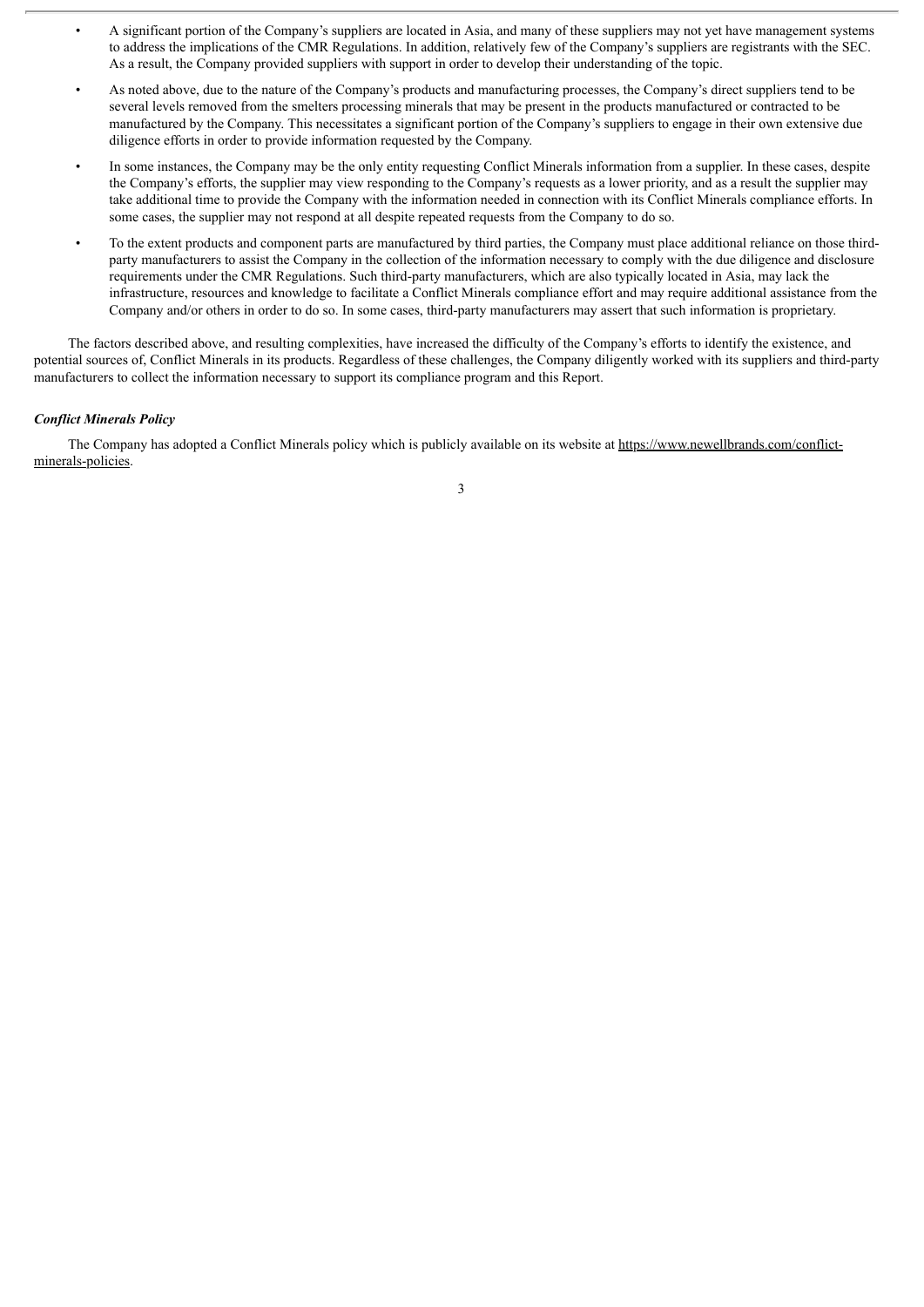#### **2. Reasonable Country of Origin Inquiry**

This Section describes the Company's Reasonable Country of Origin Inquiry ("RCOI") for Conflict Minerals as required by Item 1.01 of Form SD.

Section 1 above provides a description of the types of products sold by the Company during the period covered by this Report. As a preliminary step to the Company's RCOI, the Company assessed which of these products contain Conflict Minerals, and which products containing Conflict Minerals fall within the scope of the Rule and would thus be included in the RCOI (the "Scoping Assessment"). The Company conducted detailed analyses of its products' bills of materials and other available information on product composition to determine the Conflict Minerals content of its products. As a result of the Scoping Assessment, the Company determined that some of its products in the "Description of Primary Products" categories set forth in the table above contain Conflict Minerals.

The Company then worked to link the Conflict Minerals components of the covered products to the suppliers of those components in order to identify suppliers that should be included in the RCOI process. For 2021, direct suppliers that posed a reasonable risk of having provided materials, components or products which may contain Conflict Minerals were covered. The Conflict Minerals Policy includes the Company's expectation that its suppliers provide information related to country of origin of their products.

In 2021, the Company used a third party firm to conduct a survey of the Company's Targeted Suppliers (as defined below) using a Conflict Minerals Reporting Tool (the "CMRT") to facilitate the RCOI. The CMRT was based on the Responsible Minerals Initiative Reporting Template Version 6.2.

For 2021, the Company's third party firm surveyed 535 suppliers believed or known to have provided materials, components or products which may contain Conflict Minerals (the "Targeted Suppliers"). Based on our survey, 438 of such targeted suppliers, or approximately 82%, submitted a complete response to the CMRT. If a Targeted Supplier did not provide a response to the CMRT, follow up requests were sent to individual targeted suppliers pursuant to an escalation process. Completed Targeted Supplier responses were reviewed for completeness and internal consistency. Overall, responses were assigned a rating of low, medium, or high risk based on the contents and completeness of the response as well as the likelihood the Targeted Supplier may be sourcing from the Covered Countries. As a result of the Company's RCOI, the Company has reason to believe that some Targeted Suppliers in its supply chain of in-scope products or components of such products may be sourcing Conflict Minerals from Covered Countries. However, for the period covered by this Form SD and Report, the Company was unable to determine the specific source of the Conflict Minerals due to insufficient information. Accordingly, the Company undertook the due diligence process described below.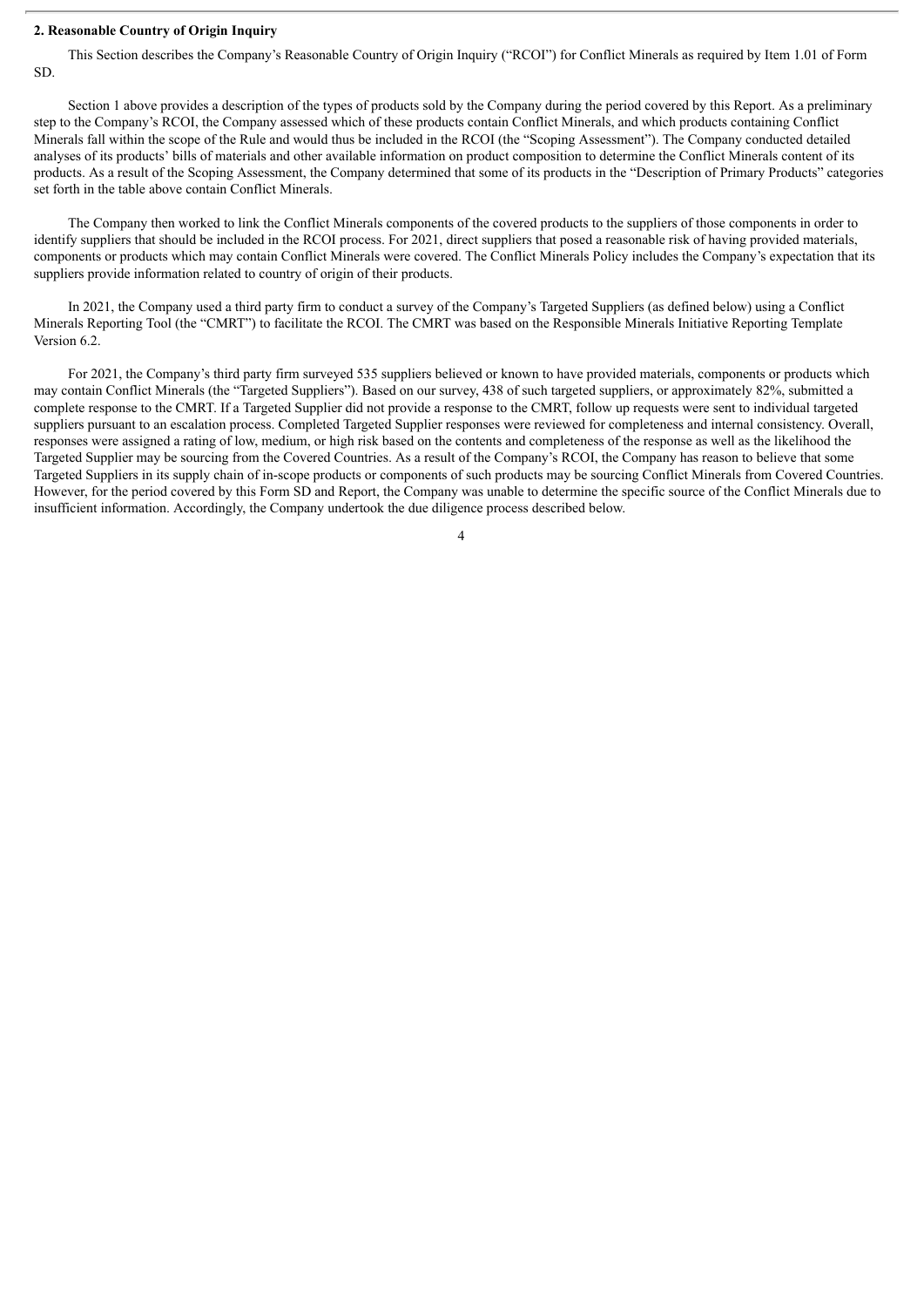## **3. Design of Due Diligence Framework**

The Company's due diligence framework is based upon the OECD Framework.

#### **4. Due Diligence Performed**

The Company's due diligence activities are described below.

#### **4.1 Management Controls**

The Company has established the following management controls as part of its Conflict Minerals program.

- The Company has adopted a Conflict Minerals Policy, which is publicly available on its website at https://www.newellbrands.com/conflictminerals-policies.
- The ongoing Conflict Minerals compliance program is supported by compliance personnel in the Company's Responsible Sourcing team.
- The Company has developed Conflict Minerals training materials to educate employees within the Company. The training materials include information on the CMR Regulations, as well as on the Company's Conflict Minerals Policy, RCOI and due diligence processes.
- The Company has developed Conflict Minerals training materials to educate its suppliers. The Company or its third party provider conduct trainings related to CMR Regulations, the Company's Conflict Minerals Policy and RCOI and due diligence processes.

#### **4.2 Risk Identification**

The company has established and implemented the following program elements for identifying and assessing risk as part of its Conflict Minerals program.

The Company or its third party firm surveys suppliers annually about the potential use and origin of Conflict Minerals in their respective supply chains, including reviewing smelter information and chain of custody information, as appropriate.

• The Company assesses survey responses to identify sourcing and supplier risks. Supplier responses are reviewed against the risk assessment framework, and follow up, due diligence, and risk mitigation are completed as necessary. The Company or its third party firm also conducts smelter due diligence using defined and documented steps, which include comparing supplier-disclosed smelters against the Responsible Minerals Initiative's (formerly the Conflict-Free Sourcing Initiative's) (the "RMI") Compliant Smelter List to confirm their existence and to determine whether they are certified as conflict-free.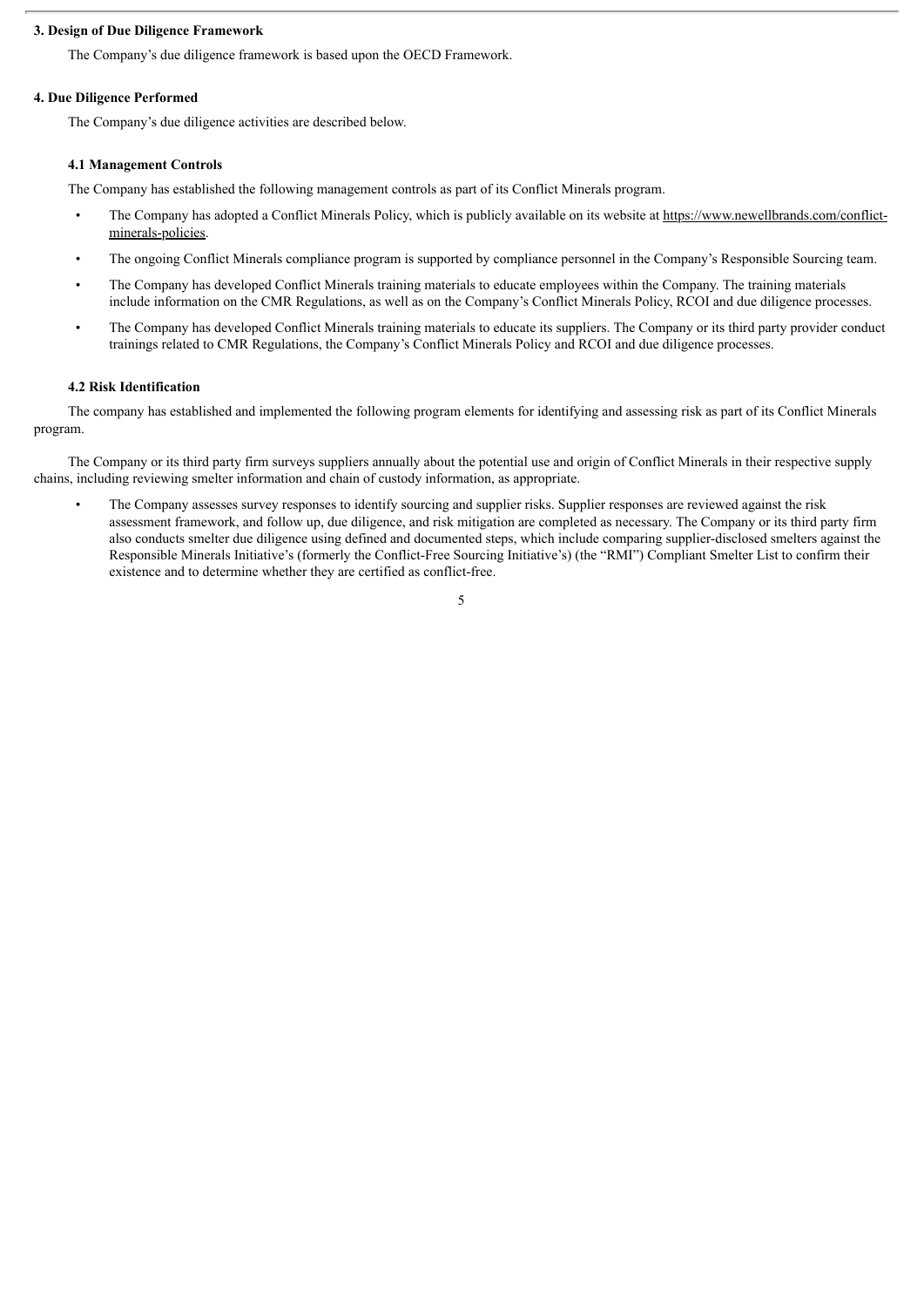#### **4.3 Risk Mitigation**

The Company has developed and adopted a risk mitigation plan that includes the following elements.

- The Company or its third party firm communicates with suppliers who do not satisfy the due diligence requests and encourages them to provide complete and accurate responses.
- The Company or its third party firm reviews responses for changes in circumstances or information and reevaluates the need for, and conducts where warranted, a reevaluation of necessary follow up, due diligence, and/or risk mitigation activities.

#### 4.4 Carry out Independent Third Party Audit of Supply Chain Due Diligence at Identified Points in the Supply Chain

The Company does not have a direct relationship with Conflict Minerals smelters and refiners and does not perform or direct audits of these entities within its supply chain. The Company relies upon the smelter audit results published by the RMI, the London Bullion Market Association and the Responsible Jewellery Council.

#### **4.5 Report on supply chain due diligence**

The Company has filed this Report with the SEC.

#### **5. Other Required Disclosures**

#### **5.1 Efforts to determine the mine or location of origin**

The due diligence described in Section 4 of this Report represents the Company's efforts to identify country and mine of origin.

#### **5.2 Description of facilities used to process Conflict Minerals, if known**

Some of the respondents did not provide smelter information; further, responding suppliers often provided their responses at a company-wide level, rendering the Company unable to conclude whether Conflict Minerals from smelters that may have been identified were actually used in the Company's in-scope products.

#### **5.3 Description of country of origin, if known**

The Company's third party firm requested country of origin information, if known, from each targeted supplier, most of which do not source directly from smelters, and also relied upon country of origin information provided by the RMI, when available. Based on this information, as of the date of this Form SD and Report, the Company has reason to believe that some targeted suppliers may be sourcing Conflict Minerals from Covered Countries; however, the Company was unable to definitively identify the country of origin of the Conflict Minerals in its in-scope products due to the nature of targeted suppliers' responses to the smelter of origin inquiry.